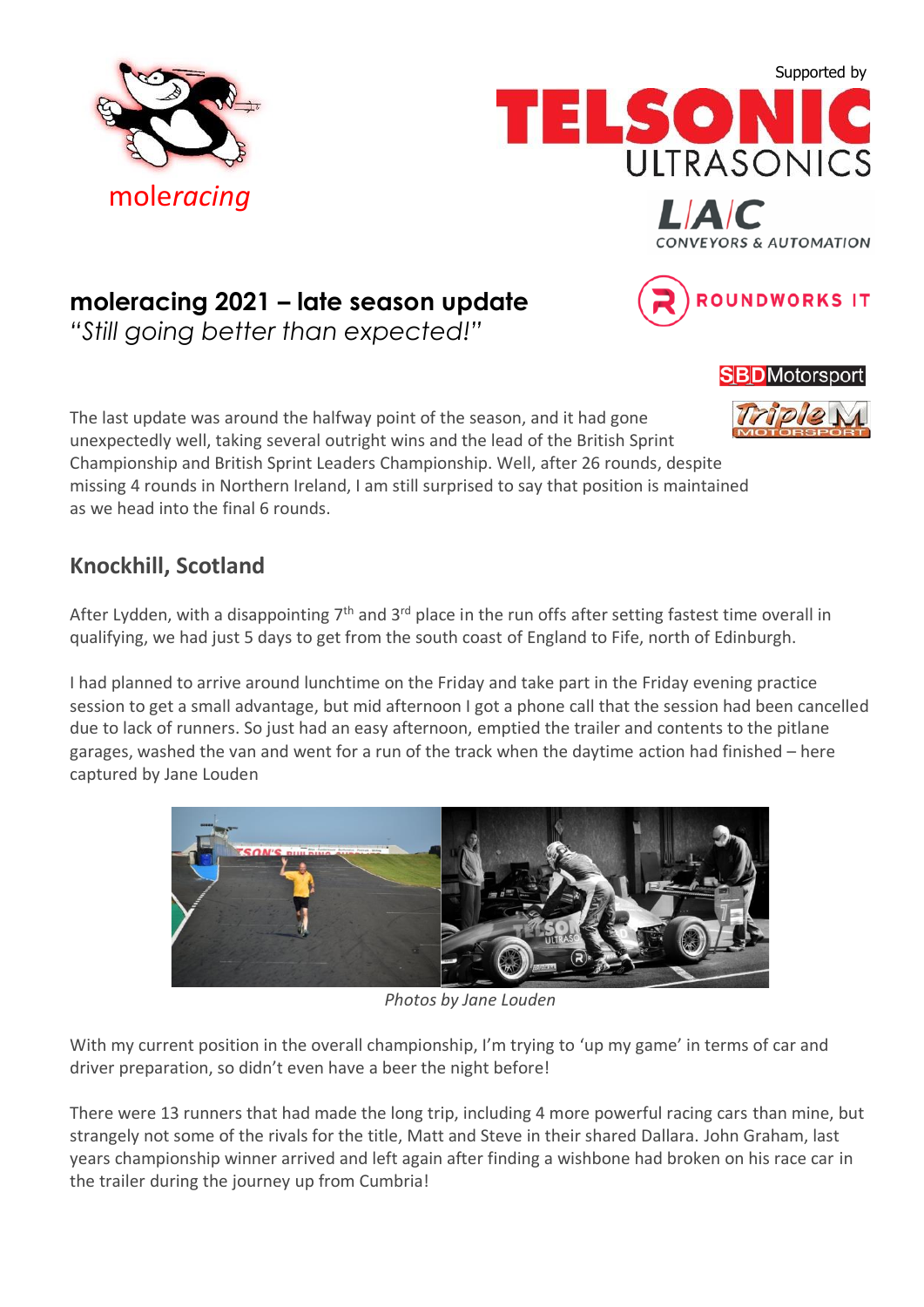The first and only practice run was fine and I took the fastest time spot – but no points for practice! The calm preparation all went to pot at the start of the qualifying run. A clattery noise from behind me could be heard when I fired up, yet it was fine when I came off the track 30 mins earlier? I had about 8 mins before I would lose my chance to qualify for run off 1. Engine cover, side cover and nose cover off. The bolt holding



the alternator had snapped and the alternator was loose. Oil pump belt off, alternator belt off, heavy duty cable ties lashing the alternator to the chassis and then everything put back. I made it with a few minutes to spare and did the run on a total loss voltage basis, and despite a voltage warning late in the run, I finished about 3<sup>rd</sup> fastest to qualify. However, with what happened next, I needn't have bothered!!



When I got out to investigate, I couldn't believe what a stupid mistake I had made. On just the left hand side of the car, I had put the front wheel on the rear and the rear on the front. With the wheels being different diameters, it was effectively rocking on the diagonal!



Numpty of the day award. I made some visual indicators on the tyres that could be viewed when in the car to remind what a stupid mistake I'd made.

I fully repaired the temporary fix and got things back to normal. Then turned my attention to preparing the car for the runoff 1. This always involves, fuel, check over, best tyres fitted and check tyre pressures, datalogging, video analysis and finally make a run plan.

So, I did all of that in a relaxed fashion and made my way to the start line. The launch was wild with the car bucking and oscillating but it sort of settled until I accelerated again and it was all over the track, so I concluded something had broken or was loose and parked up on the grass, forfeiting any score in the interests of safety.



The 1<sup>st</sup> run off was won by Terry Holmes in the big V8 Tegra Lola, seen here with BSC organiser Pete Howgate and co driver Graham Porret.



The second qualifying was a relaxed affair and in the runoff I pushed Terry very hard, we both said afterwards we nearly both came off the track, but after a 90 second run he stopped

the clocks 0.13 secs quicker than me, so 2<sup>nd</sup> place and 24 points is acceptable. A couple of beers – no more, and then some tyres to clean and a track walk, food and bed!

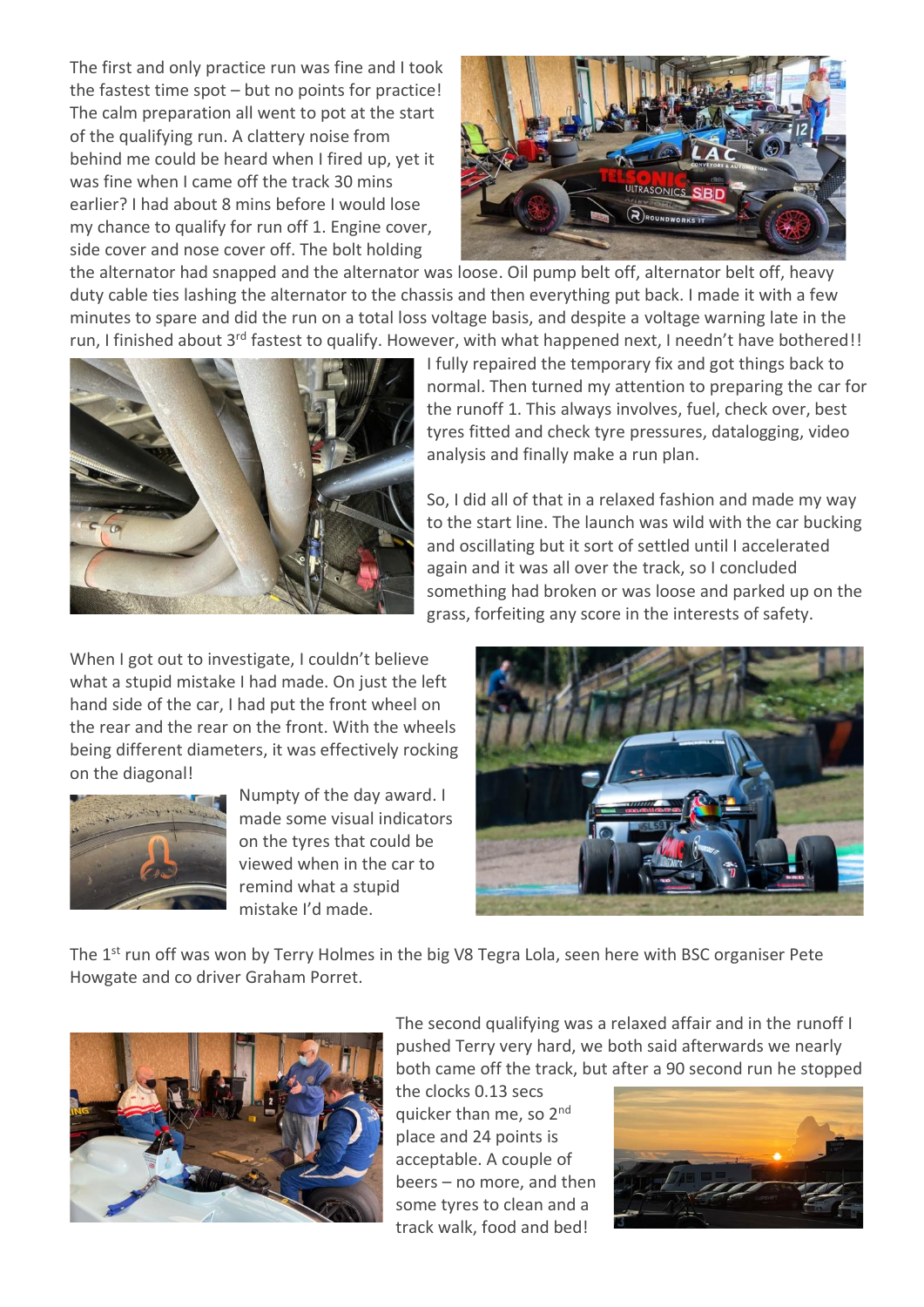The following day we ran clockwise. And despite nothing changing overnight it felt like a totally different circuit. I was determined to make up for yesterdays dropped scoring opportunity and qualified 0.5 secs behind Terry. But pleased to say when it came to the important runoff that awards points I managed to sneak ahead by only 0.44secs, to take the 25 points.

Qualifying 2 was a safe affair with several of the Ecoboosts getting ahead, but again, it's only qualifying. I then had a 3 hour wait as we were billed as the 'final showdown of the day' for the public. For the first time this season I felt nervous with the waiting and after the physical car preparation, I started to pack up the garage back to the trailer just to give me something to take my mind off it!

The Tegra team had the now customary gearbox issue and it had to come out, pretty fast and get rebuilt. You can see here the two gears, one with teeth and the other that should have had teeth!



So all fired up I launched and the sequence of corners went well, taking most apexes as best as I could, I had some "*oh S&\*t' I've overdone the entry speed on that*", type corners, but at the end of the day, I'd taken the fastest spot from Terry again by 0.27secs, but better than that, I went inside the 2 litre class record to bag a bonus point and maximum days points. So, as you can imagine, many beers were consumed that evening before my drive home on Monday! *Photos below by John Stewart*



Pete made a mess but no real damage of his powerful Ecoboost by putting in the gravel, just like Simon Bainbridge the previous day! Much stone clearing was in evidence in the Scottish paddock!

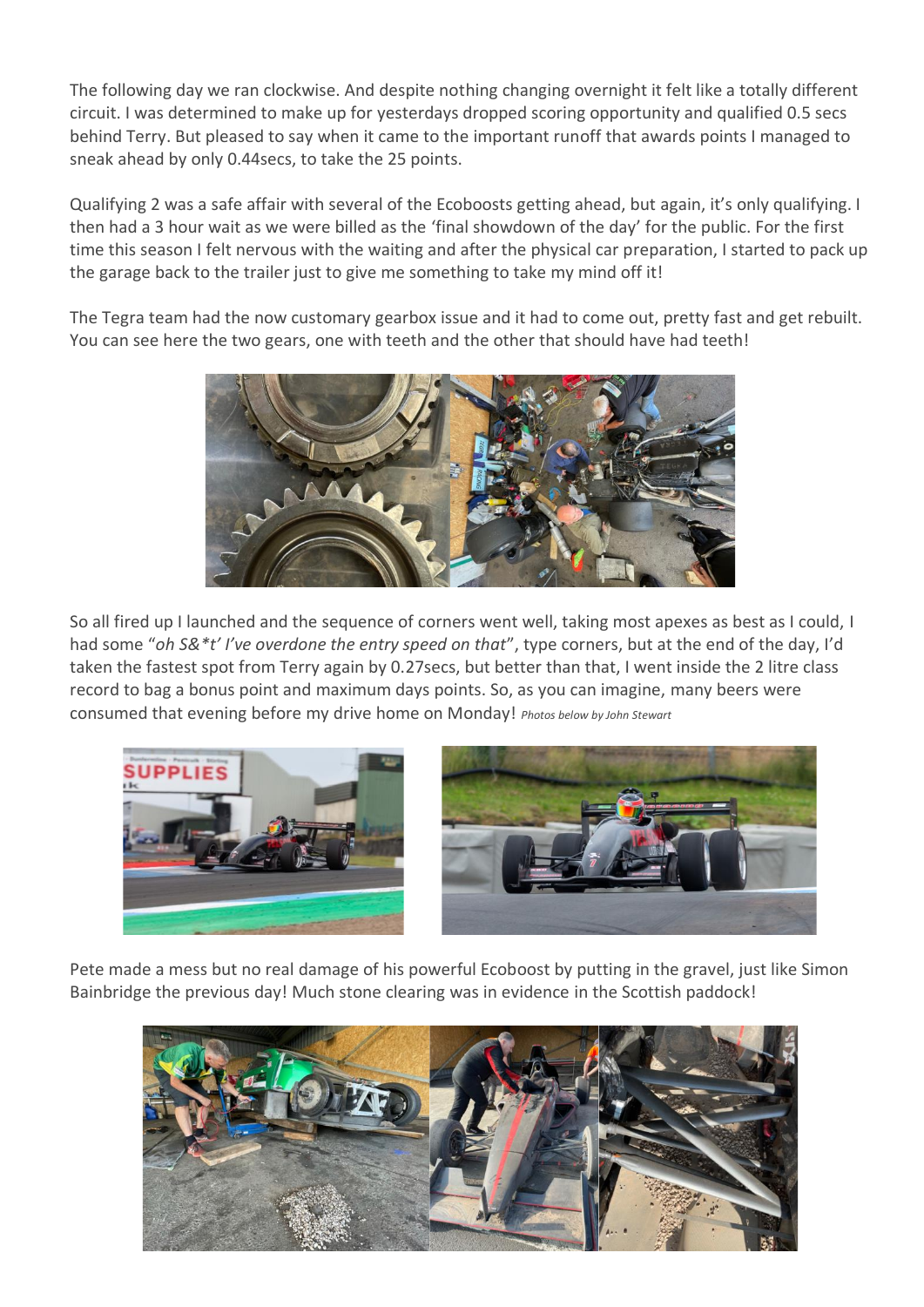A fortnight later I should have been in Northern Ireland, but my wife had to have urgent surgery so I withdrew, yes some things are more important than racing cars!

The 4 run offs in Kirkistown were shared nicely between Graham Porret – who took his first ever pair of wins and also Pete Goulding breaking his duck by 0.01secs ahead of Graham Blackwell who also took a win and a bonus taking his score to 417 points. But overall that still left me leading the British Championship going into Blyton weekend with 425 points. However Matt Hillam and Steve Broughton are on the charge piling in every score they make.

In preparation for the weekend I went testing on the Wednesday before. This is a facility that is open to everyone, but as I said earlier, at this stage of the game, I'm pulling out all the stops. New brakes were bedded in, and due to my limitations of motion sickness, Martin Pickles willingly stepped in the drivers seat to perform the task and I had a few practice laps.

He enjoyed the experience, but we didn't manage to get the pad material transferred adaqualty and so the following day I reverted to the last uncracked set of discs and gave the car a check over

## **Blyton Park**

I do enjoy this venue and the Eastern layout especialy. And after the first run off I was pleased with the run and thought it would be good enough for a top 3 place, only to be told the clocks had failed and I had to go out again. It was now drizzling! Great! Everyone else had had dry runs. Pete was also affected and took his run striaght away and suffered slightly in the damp, I took my time refueling and got back in the car to buy myself 5 'drying' minutes. This worked and with still warm tyres I took the run off maximum points with a time of 61.88.



The brand new tyres were now swapped back to practice set, and qualifying went OK for the final run off of the day. Steve & Matt had been improving but still in the mid 61-62 second bracket all day. As Matt crossed the line he was very excited to put a 60.94 – especially as this gained a bonus point for breaking the class record. However only 1 point per class per day is awarded to whoever holds the record at the end of the day and Matt wasn't pleased when I crossed the line 0.02s quicker on a 60.92! Further indignation for Matt as Pete beat us both by 0.04s so Matt only took 23 points and Pete the win.

I however did break my no beers rule to celebrate a good day!

Martin had taken a break from mid week testing duites and was my mechanic for the wekend. Earning his keep with much tyre swapping and keeping me sorted. I did nearly litterally strangle him however when I drove off with the mains oil heater still connected to the car. It was at the point the 10m extension cable was fully taught being



ripped out of either trailer or car that the plug whipped out and left large red abrasion marks on his neck. Sorry!

Maybe those beers did affect my morning perfromance as Matt stormed to a win the following morning on the outer circuit first run off. Pete came second and did remarkably well considering his new wishbones hadnt arrived in time. He fitted a borrowed wishbone, set up with string, and used another wishbone squared up by hammer and blocks of wood in Northern Ireland!